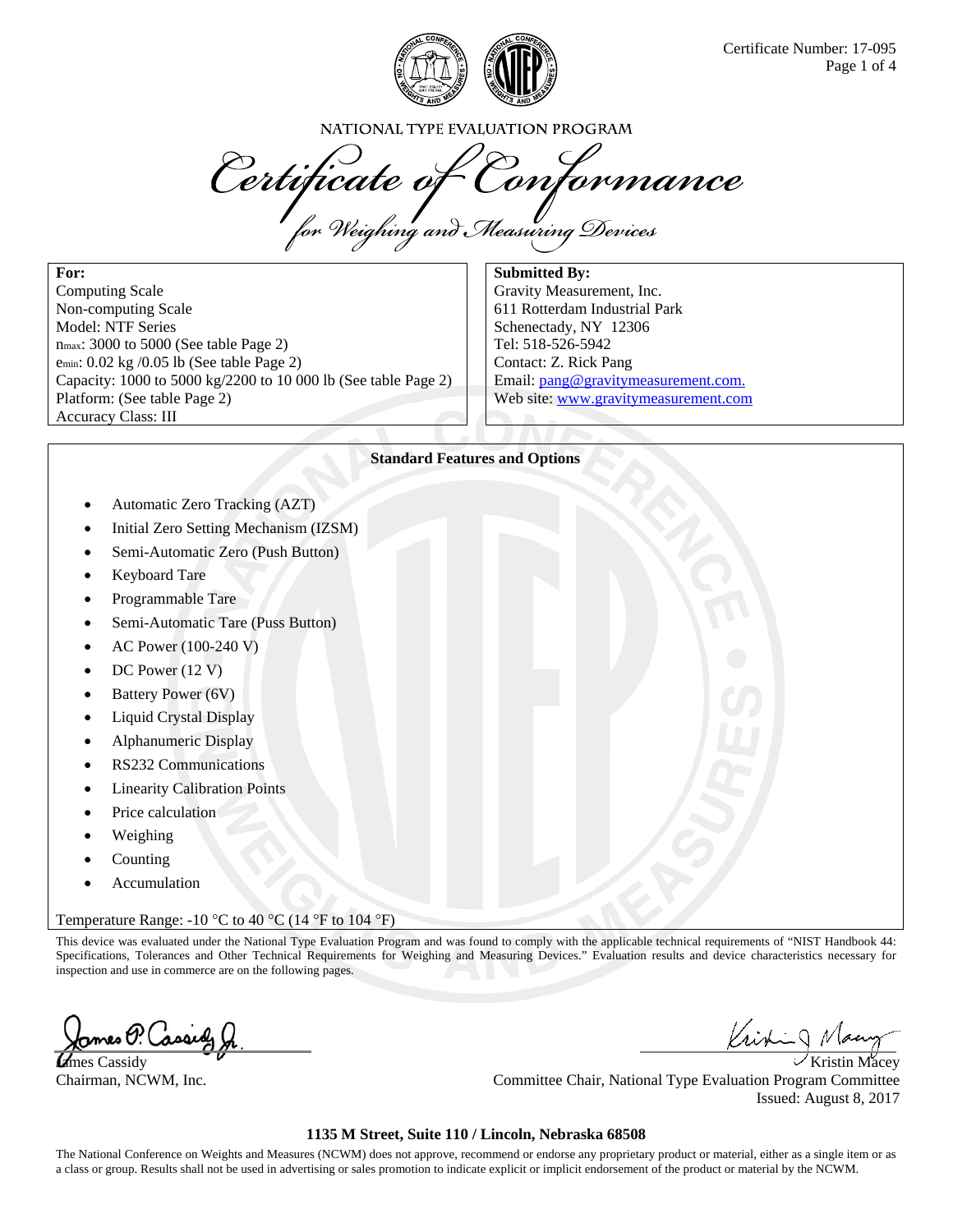

# **Gravity Measurement, Inc.**

Computing Scale / NTF Series

| <b>Model</b> | Capacity            | $e_{min}$                     | $n_{\rm max}$ | <b>Platform Size</b>                |
|--------------|---------------------|-------------------------------|---------------|-------------------------------------|
| NTF8080XY    | 1000 kg / 2200 lb   | $0.2$ kg $/ 0.5$ lb           | 5000 / 4400   | 80 cm x 80 cm (31.5 in x 31.5 in)   |
|              | 2000 kg / 4400 lb   | $0.5$ kg $/ 1$ lb             | 4000 / 4400   |                                     |
|              | 2500 kg / 5000 lb   | $0.5$ kg $/ 1$ lb             | 5000 / 5000   |                                     |
|              | 3000 kg / 6000 lb   | $1 \text{ kg} / 2 \text{ lb}$ | 3000 / 3000   |                                     |
|              | 4000 kg / 8800 lb   | $1 \text{ kg} / 2 \text{ lb}$ | 4000 / 4400   |                                     |
|              | 5000 kg / 10 000 lb | $1 \text{ kg} / 2 \text{ lb}$ | 5000 / 5000   |                                     |
| NTF100100XY  | 1000 kg / 2200 lb   | $0.2$ kg $/ 0.5$ lb           | 5000 / 4400   | 100 cm x 100 cm (39.5 in x 39.5 in) |
|              | 2000 kg / 4400 lb   | $0.5$ kg $/ 1$ lb             | 4000 / 4400   |                                     |
|              | 2500 kg / 5000 lb   | $0.5$ kg $/ 1$ lb             | 5000 / 5000   |                                     |
|              | 3000 kg / 6000 lb   | $1 \text{ kg} / 2 \text{ lb}$ | 3000 / 3000   |                                     |
|              | 4000 kg / 8800 lb   | $1 \text{ kg} / 2 \text{ lb}$ | 4000 / 4400   |                                     |
|              | 5000 kg / 10 000 lb | $1$ kg $/2$ lb                | 5000 / 5000   |                                     |
| NTF100120XY  | 1000 kg / 2200 lb   | $0.2$ kg $/ 0.5$ lb           | 5000 / 4400   | 100 cm x 120 cm (39.5 in x 47.2 in) |
|              | 2000 kg / 4400 lb   | $0.5$ kg $/ 1$ lb             | 4000 / 4400   |                                     |
|              | 2500 kg / 5000 lb   | $0.5$ kg $/ 1$ lb             | 5000 / 5000   |                                     |
|              | 3000 kg / 6000 lb   | $1 \text{ kg} / 2 \text{ lb}$ | 3000 / 3000   |                                     |
|              | 4000 kg / 8800 lb   | $1$ kg $/2$ lb                | 4000 / 4400   |                                     |
|              | 5000 kg / 10 000 lb | $1 \text{ kg} / 2 \text{ lb}$ | 5000 / 5000   |                                     |
| NTF120120XY  | 1000 kg / 2200 lb   | $0.2$ kg $/ 0.5$ lb           | 5000 / 4400   | 120 cm x 120 cm (47.2 in x 47.2 in) |
|              | 2000 kg / 4400 lb   | $0.5$ kg $/ 1$ lb             | 4000 / 4400   |                                     |
|              | 2500 kg / 5000 lb   | $0.5$ kg $/ 1$ lb             | 5000 / 5000   |                                     |
|              | 3000 kg / 6000 lb   | $1 \text{ kg} / 2 \text{ lb}$ | 3000 / 3000   |                                     |
|              | 4000 kg / 8800 lb   | $1$ kg $/2$ lb                | 4000 / 4400   |                                     |
|              | 5000 kg / 10 000 lb | $1$ kg $/2$ lb                | 5000 / 5000   |                                     |
| NTF120150XY  | 1000 kg / 2200 lb   | $0.2$ kg $/ 0.5$ lb           | 5000 / 4400   | 120 cm x 150 cm (47.2 in x 59 in)   |
|              | 2000 kg / 4400 lb   | $0.5$ kg $/ 1$ lb             | 4000 / 4400   |                                     |
|              | 2500 kg / 5000 lb   | $0.5$ kg $/ 1$ lb             | 5000 / 5000   |                                     |
|              | 3000 kg / 6000 lb   | $1 \text{ kg} / 2 \text{ lb}$ | 3000 / 3000   |                                     |
|              | 4000 kg / 8800 lb   | $1 \text{ kg} / 2 \text{ lb}$ | 4000 / 4400   |                                     |
|              | 5000 kg / 10 000 lb | $1$ kg $/2$ lb                | 5000 / 5000   |                                     |
| NTF150150XY  | 1000 kg / 2200 lb   | $0.2$ kg $/ 0.5$ lb           | 5000 / 4400   | 150 cm x 150 cm (59 in x59 in)      |
|              | 2000 kg / 4400 lb   | $0.5$ kg $/ 1$ lb             | 4000 / 4400   |                                     |
|              | 2500 kg / 5000 lb   | $0.5$ kg $/ 1$ lb             | 5000 / 5000   |                                     |
|              | 3000 kg / 6000 lb   | $1$ kg $/2$ lb                | 3000 / 3000   |                                     |
|              | 4000 kg / 8800 lb   | $1 \text{ kg} / 2 \text{ lb}$ | 4000 / 4400   |                                     |
|              | 5000 kg / 10 000 lb | $1 \text{ kg} / 2 \text{ lb}$ | 5000 / 5000   |                                     |

## **Note:** In the model number,

The number follow NTF designate the dimension of PCF & PSF series weighing/load receiving element which is included in NTEP certificate of Conformance Number 17-093.

X represents "C" or "S", "C" designates as carbon steel platform scale, and "S" designates stainless platform scale

Y represents the approved indicator which is included in NTEP certificate of Conformance Number 17-057.

**Example:** A model NTF100100C-CWB7 has a 100 cm x 100 cm (39.5 in x 39.5 in), carbon steel W/LRE and a CWB7 indicator.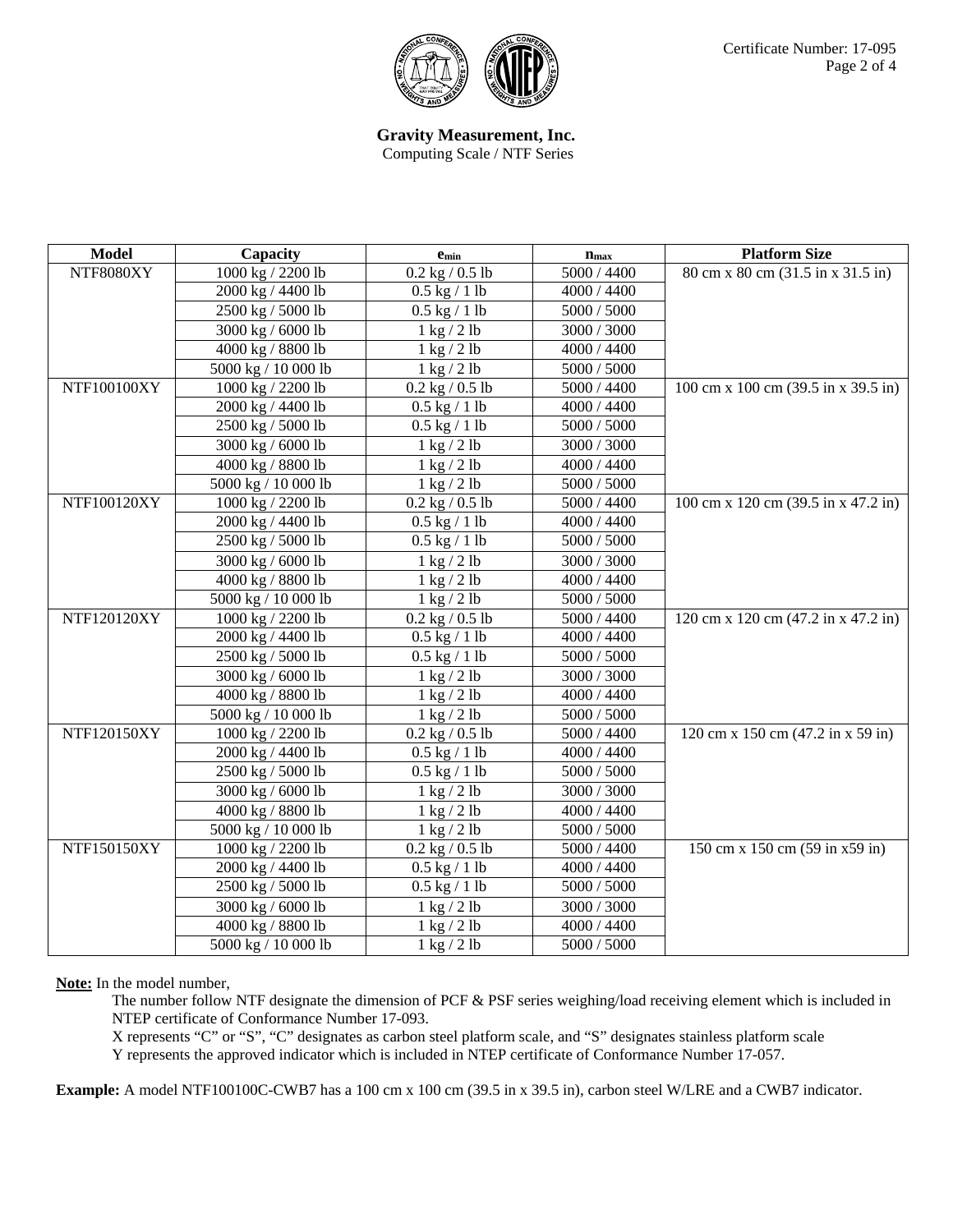

**Gravity Measurement, Inc.**  Computing Scale / NTF Series

**Application:** For use in general purpose weighing applications.

**Identification:** The required making information is located on the back of the indicator and also affixed to the frame of the load receiving element.

**Sealing:** For both Options 1 and 2, the indicator, the junction box, and the indicator cable connection require security seals.

Option 1: Indicator -a wire security seal through either 2 (two) screws or a screw and a rod located on the underside of the indicator; Junction Box - a wire security seal threaded through 2 (two) screws located on the junction box; Indicator cable connection – a wire security seal through the clip preventing removal of cable.

Option 2: Indicator - a paper security seal placed across the enclosure seam on the side of the indicator; Junction Box - a wire security seal threaded through 2 (two) screws located on the junction box; Indicator cable connection – a wire security seal through the clip preventing removal of cable

**Test Conditions:** This certificate is issued based upon the following tests and upon information provided by the manufacturer. The emphasis of this evaluation was on the interfacing of NTEP certified main elements to create a new model. The model PSF & PCF Weighing/Load Receiving Elements (NTEP Certificate of Conformance Number 17-093) were evaluated using indicators listed on NTEP CC Number 17-057 (CPB9, CWBx, CWBRx, SPB9, SWBx, SWBRx). The full set of testing was performed for the separate main elements which included a series of increasing and decreasing load, eccentricity, discrimination, voltage, temperature and permanence tests. The test data, markings and sealing were reviewed. No additional tests were deemed necessary.

**Evaluated By:** E. Morabito (NY)

**Type Evaluation Criteria Used:** *NIST Handbook 44 Specifications, Tolerances, and Other Technical Requirements for Weighing and Measuring Devices*, 2017 Edition. *NCWM Publication 14 Weighing Devices*, 2017 Edition.

**Conclusion:** The results of the evaluation and information provided by the manufacturer indicate the device complies with applicable requirements.

**Information Reviewed By:** J. Truex (NCWM)

#### **Examples of Device:**





**Cable connection security seal Indicator with paper security seal Indicator with wire security seal**